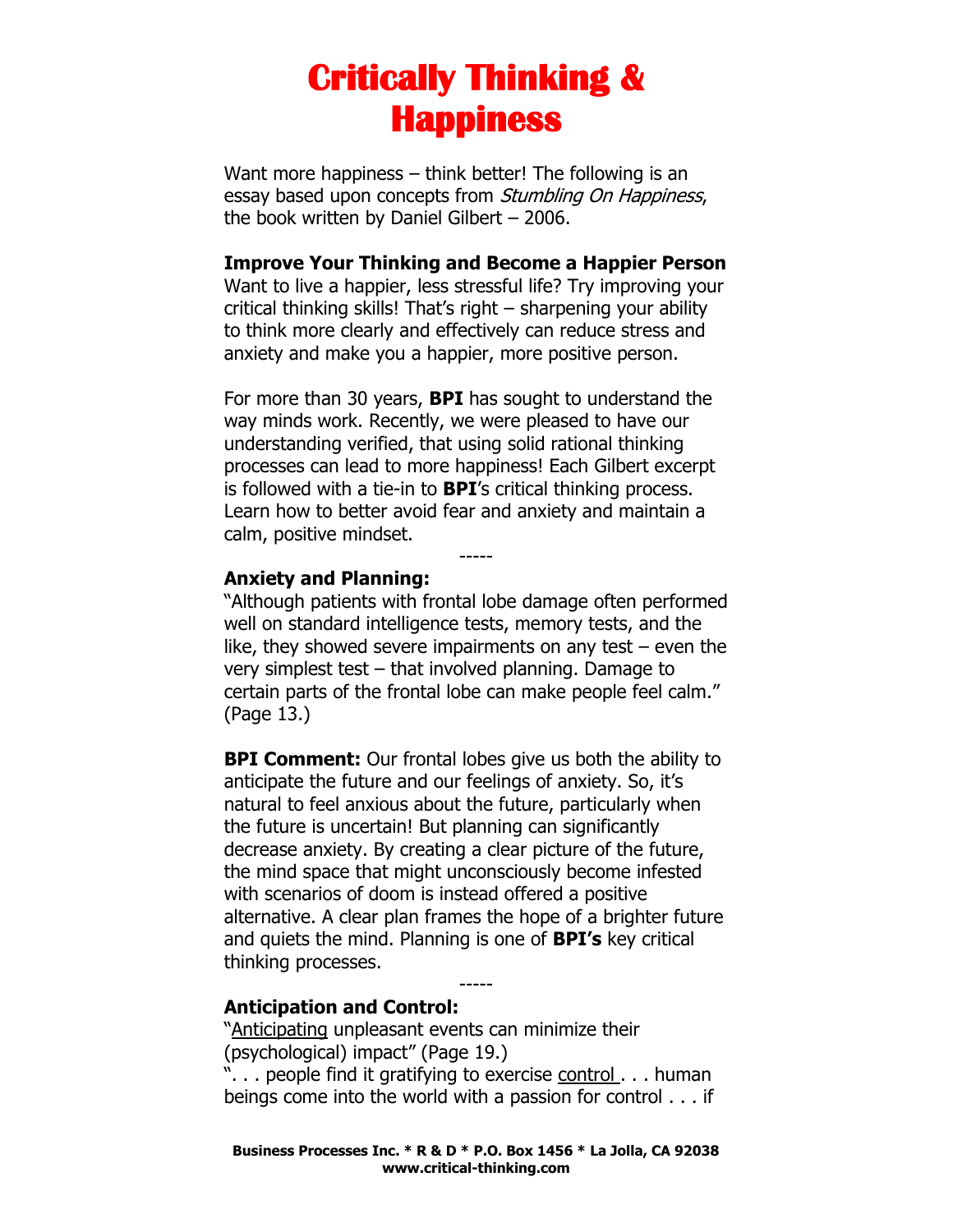### **Critically Thinking & Happiness**

they lose their ability to control things . . . they become unhappy, helpless, hopeless, and depressed" (Pages 20-21.) "(the) illusion of control … seems to confer many of the psychological benefits of genuine control. . . .researchers . . . conclude that the feeling of control . . . is one of the wellsprings of mental health" (Page 22.)

**BPI Comment:** The experience of a hospital team given the responsibility to implement the start-up of a radiation unit confirms this. The team participated in a **BPI** critical thinking workshop. They chose to work on an important but stressful issue in class, applying the **BPI** planning process. This involved them in anticipating potential problems and developing preventive and contingent actions. In a follow-up discussion with the team months after the class we determined that anticipating potential problems and developing contingent actions gave them a psychological edge. Instead of thinking "Oh no, everything is going wrong with this project!" they reported feeling calm and being in control. "We anticipated this and were prepared with alternate plans. We felt in control  $-$  even when something occurred that we hadn't anticipated!" **BPI**'s planning and decision processes helped them complete their project on time and eliminated the earlier stress induced blame-game they had previously been playing.

#### **Brain Priorities:**

"But human brains were not designed from scratch. Rather, their most critical functions were designed first. . . . (E)volution took no chances and designed the brain to answer the 'What should I do?' question before the 'What is it? question.'

-----

**BPI Comment:** So, the classic supervisor dictum "I don't care what you do! Just do something!" is a very human response. At a basic level ACTION trumps ANALYSIS every time. Not surprising but it can lead to big problems nowadays when the thing approaching us is not a vague shadow of an animal but a vague issue, problem or decision! Using **BPI'**s critical thinking processes allows you to have an agreed upon process to think through any issue, preventing